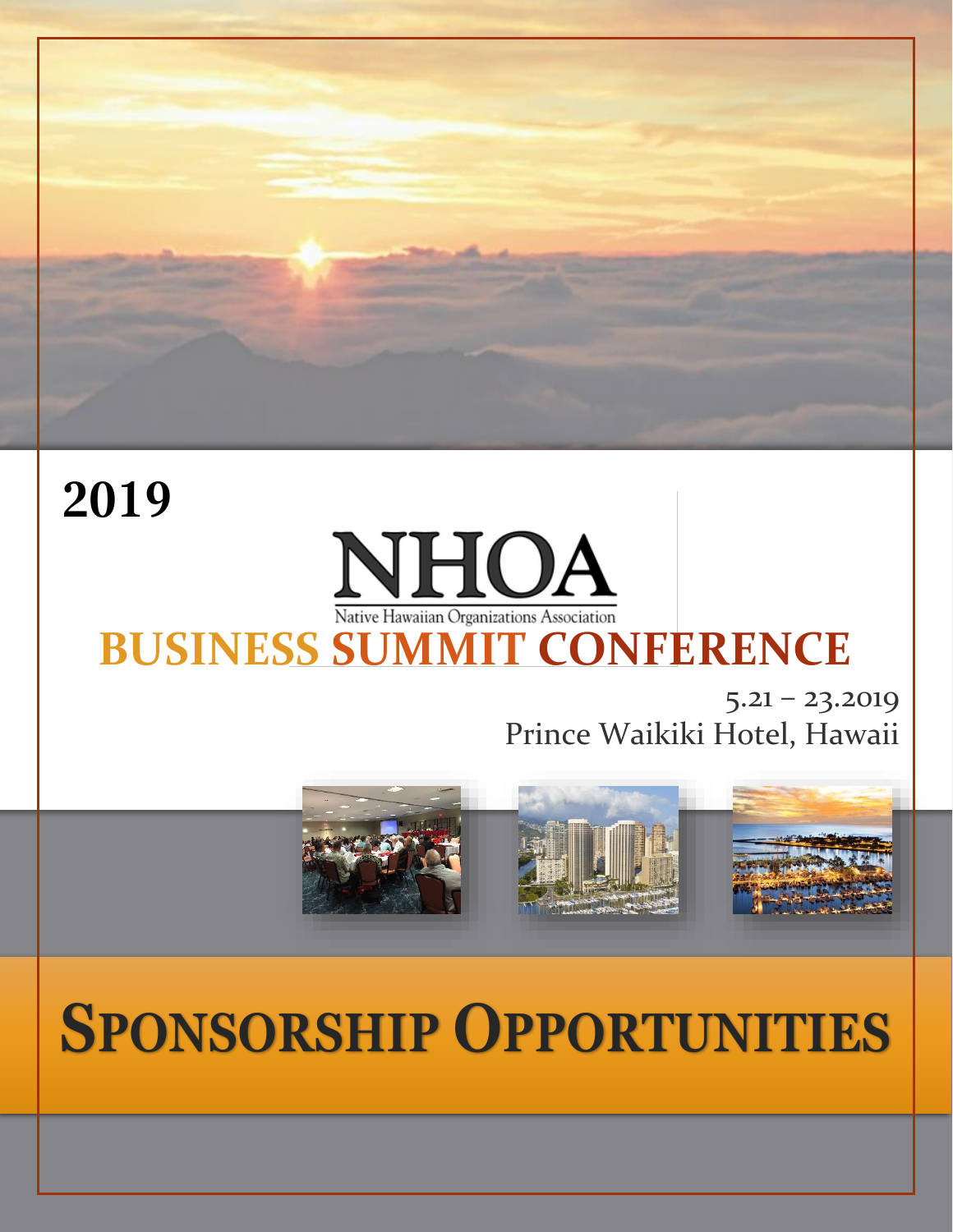

#### Dear Colleague,

We are pleased to announce that the Native Hawaiian Organizations Association's (NHOA) 5th Annual Business Summit Conference will be held on May 21 – 23, 2019 at the Prince Waikiki in Honolulu, Hawaii. The theme of this year's Business Summit Conference is: *Ka ʻUpena "The net"*. A fine meshed net misses nothing, big or small. An important Native Hawaiian craft, ʻupena can be likened to the small business community. Businesses must explore all opportunities to ensure nothing is overlooked. Additionally, businesses of all sizes must work together as they endeavor to find success.

A fruitful conference requires the following fundamental elements: a diverse and passionate audience, expert speakers and a platform to inspire networking. We are confident that our Business Summit Conference will deliver each of these elements and more. This event brings together a diverse group of stakeholders in the federal contracting industry and offers attendees a distinguished lineup of speakers, a number of different opportunities to network with businesses and government representatives, and access to high quality vendors.

Recognizing that our partners have different needs and varying corporate strategies, we have designed a set of exclusive sponsorship packages to provide sponsors with maximum exposure for their investment. This year, vendor tables will be placed in strategic locations designed to provide exhibitors with the highest visibility. In addition, to encourage attendee networking with our exhibitors, this year we will be increasing the number of short breaks as well as providing exhibitor bingo for attendees to participate in.

A conference like this isn't possible without the generous support of corporate and community partners and we therefore invite you to partner with us in order to continue the success of the NHOA Business Summit Conference. Your support of this event will provide your organization with the opportunity to access potential customers and teaming partners, showcase your organization alongside national speakers, and allow you to connect with a diverse audience from across the United States.

We look forward to another rewarding, successful Business Summit Conference with all of our attendees, sponsors and partners.

Mahalo, Lani Dawson-Arena, President Native Hawaiian Organizations Association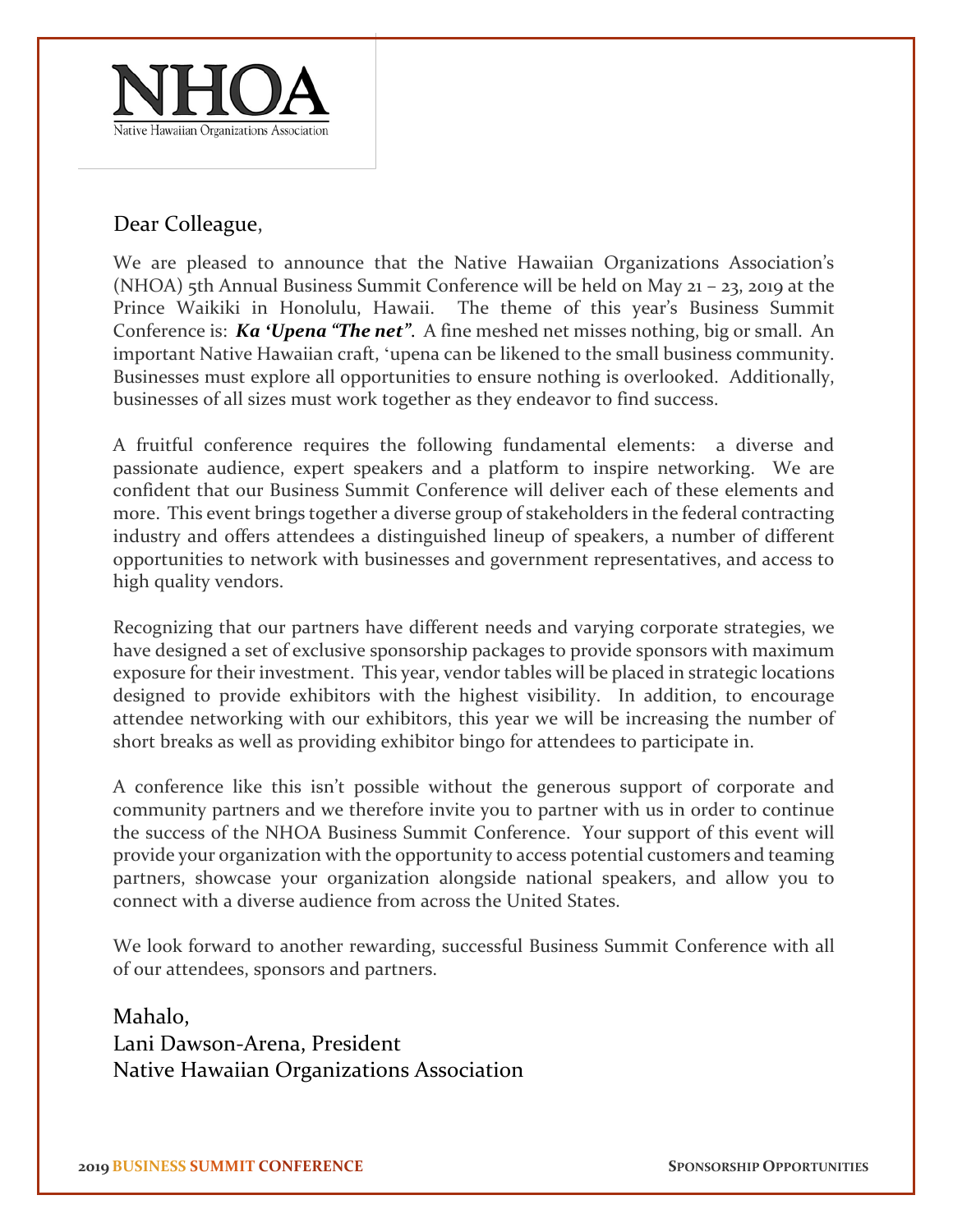

#### **BUSINESS SUMMIT CONFERENCE OVERVIEW**

The NHOA Business Summit Conference is hosted by the Native Hawaiian Organizations Association (NHOA) and is currently in its fifth year. The NHOA has worked diligently to create an innovative event which combines culture, technology and education, and which provides an impressive group of speakers, attendees and vendors.

## **QUICK FACTS**

| <b>LOCATION</b> | The Prince Waikiki is located at the gateway to Waikiki, and<br>each of its hotel rooms provide the guest with an ocean view.<br>The venue is within walking distance of Ala Moana Shopping<br>Center, Waikiki Beach, numerous restaurants and various<br>nightlife and entertainment options. |  |  |  |  |
|-----------------|------------------------------------------------------------------------------------------------------------------------------------------------------------------------------------------------------------------------------------------------------------------------------------------------|--|--|--|--|
| <b>DATES</b>    | May $21 - 23$ , 2019 (Tuesday - Thursday).                                                                                                                                                                                                                                                     |  |  |  |  |
| <b>TOPICS</b>   | The keynote speakers, panelists and breakout session topics<br>will focus on issues relevant to all federal contractors, both<br>small and large, including: SBA regulations, teaming,<br>cybersecurity and agency priorities.                                                                 |  |  |  |  |
| <b>AUDIENCE</b> | We are expecting 200+ individuals at the 2019 Business<br>Summit Conference, including: federal contractors,<br>contracting officers and other agency representatives,<br>industry consultants, and various business representatives.                                                          |  |  |  |  |
| <b>CONTACT</b>  | For more information about the Business Summit or<br>Sponsorship Opportunities, please contact:<br>Shannon Edie, Consultant<br>shannon@nhoassociation.org<br>$(808)369-1470$<br>Daphne Tong-Pave, Consultant<br>daphne@nhoassociation.org<br>$(808)369-1471$                                   |  |  |  |  |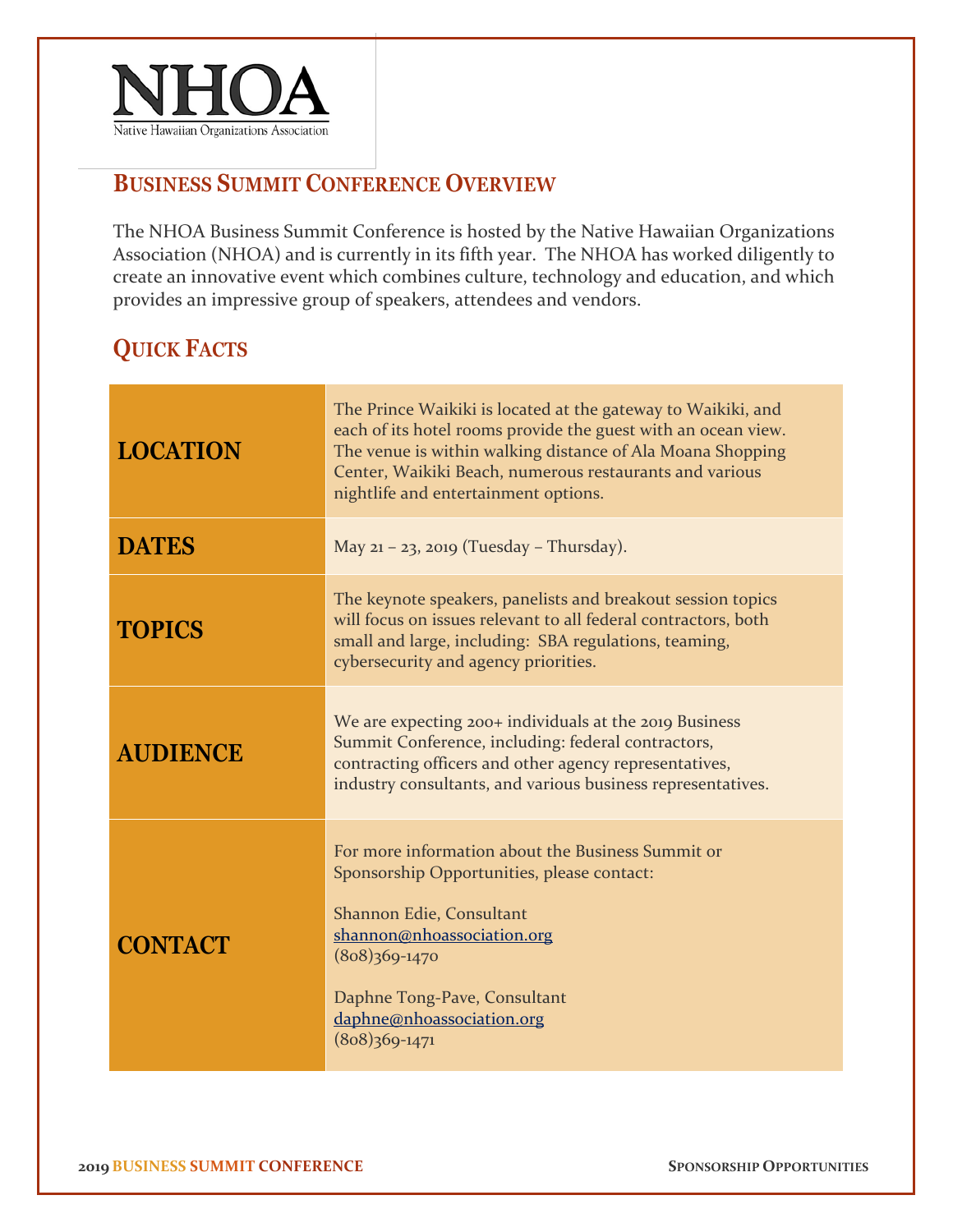

## **SPONSORSHIP OVERVIEW**

Our Sponsorship Packages are designed to provide maximum exposure and interaction with meeting participants. Support of the Business Summit Conference will be recognized before, during and after the event through multiple channels of print and electronic marketing, signage and on-site recognition.

## **SPONSOR BENEFITS**

| Promote and<br><b>Showcase</b> | • Present your brand, company or organization and<br>promote your products to attendees; meet potential<br>teaming partners and government customers                                                     |
|--------------------------------|----------------------------------------------------------------------------------------------------------------------------------------------------------------------------------------------------------|
|                                |                                                                                                                                                                                                          |
| Network and<br>Connect         | • This is the only event in Hawaii which brings together<br>the influential thought leaders, decision makers,<br>industry partners, and government policy makers of<br>the Federal contracting industry. |
|                                |                                                                                                                                                                                                          |
| <b>Generate Leads</b>          | • Generate leads by linking your presence with the<br>premier government contracting event in Hawaii.                                                                                                    |

#### **BENEFITS INCLUDED IN ALL PACKAGES\***

- Complimentary registration(s) (exact number dependent on sponsorship level)
- Discount on additional registrations (exact number dependent on sponsorship level)
- Recognition on the event website
- Recognition in all pre-event publications (social media, email blasts, flyers)
- Recognition in the final printed program
- Opportunity to distribute sponsor-provided promotional materials in attendee bags
- Option to have an exhibit/vendor table (please note that table locations will be assigned by NHOA)
- Opportunity to participate in Exhibitor Bingo (attendees will receive a card with the logo of each vendor and will get a stamp for that vendor by visiting the vendor table; a completed card will enter the attendee into a prize drawing which will take place after the last session on the first day)

*\*Exception for vendor only package*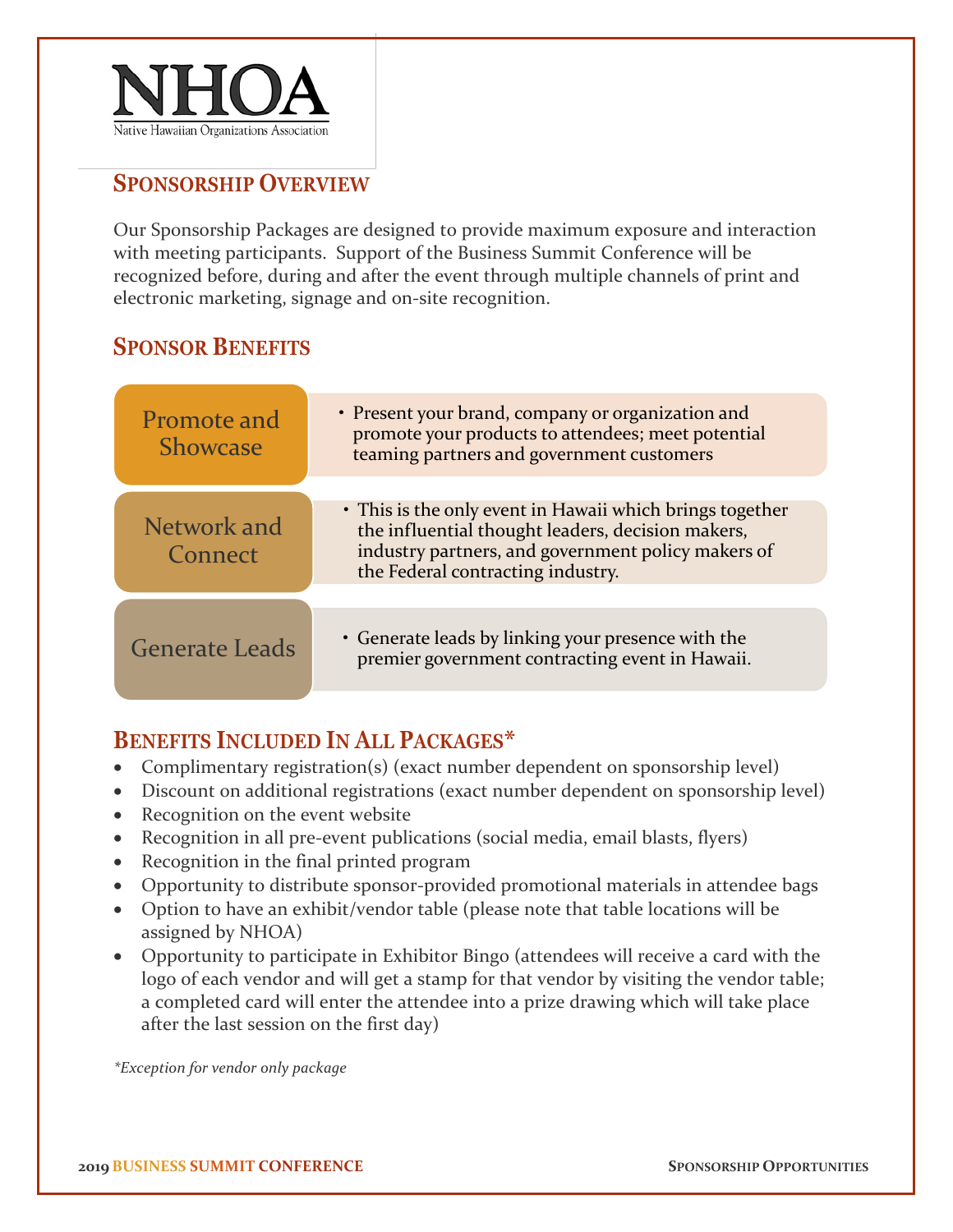

# **SPONSOR PACKAGES**

|                                                                                                                                                           | <b>SPONSORSHIP LEVEL</b> |                          |                          |                 |                      |
|-----------------------------------------------------------------------------------------------------------------------------------------------------------|--------------------------|--------------------------|--------------------------|-----------------|----------------------|
| <b>BENEFITS</b>                                                                                                                                           | <b>Vendor</b><br>\$700   | <b>Bronze</b><br>\$1,000 | <b>Silver</b><br>\$3,000 | Gold<br>\$5,000 | Platinum<br>\$10,000 |
| <b>Complimentary registrations</b>                                                                                                                        | $\mathbf{1}$             | $\bf{1}$                 | $\overline{2}$           | 3               | $\overline{4}$       |
| <b>Additional registrations at Early Bird</b><br><b>Member Rate</b>                                                                                       | $\bf{1}$                 | $\bf{1}$                 | $\overline{2}$           | 3               | 4                    |
| Promotional item to be included in<br>attendee "swag bags" (can be<br>paper/brochures or other item)                                                      |                          | $\bf{1}$                 | $\mathbf{1}$             | $\overline{2}$  | $\overline{2}$       |
| <b>Recognition on the event website with</b><br>sponsorship level (including logo, link to<br>website, and 50-word corporate profile)                     |                          |                          |                          |                 |                      |
| <b>Recognition in all other pre-event</b><br>publications with sponsorship level from<br>date of sponsor's commitment (i.e.,<br>newsletter, email blasts) |                          |                          |                          |                 |                      |
| <b>Exhibit table (*Optional)</b>                                                                                                                          |                          | $\star$                  | $\star$                  | $\star$         | $\star$              |
| Recognition in the final printed program<br>(quarter-page advertisement)                                                                                  |                          |                          |                          |                 |                      |
| Recognition in the final printed program<br>(half-page advertisement)                                                                                     |                          |                          |                          |                 |                      |
| Recognition in the final program (full-page<br>advertisement)                                                                                             |                          |                          |                          |                 |                      |
| Recognition in the final program (full-page<br>advertisement with premium placement)                                                                      |                          |                          |                          |                 |                      |
| Inclusion of logo on conference signage                                                                                                                   |                          |                          |                          |                 |                      |
| Access to attendee list (with contact<br>information) after event                                                                                         |                          |                          |                          |                 |                      |
| <b>Reserved seating at the Gold Sponsor's</b><br><b>Table</b>                                                                                             |                          |                          |                          |                 |                      |
| <b>Reserved seating at the VIP Table</b>                                                                                                                  |                          |                          |                          |                 |                      |
| Option to be a panelist (limited to the first<br>10 Gold-level sponsors)                                                                                  |                          |                          |                          |                 |                      |
| Option to be a panelist or a keynote<br>speaker                                                                                                           |                          |                          |                          |                 |                      |
| Option to address the conference or show<br>a 5-minute (max) video                                                                                        |                          |                          |                          |                 |                      |

*\* NHOA reserves the right to add and/or substitute benefits to the different packages depending on availability.*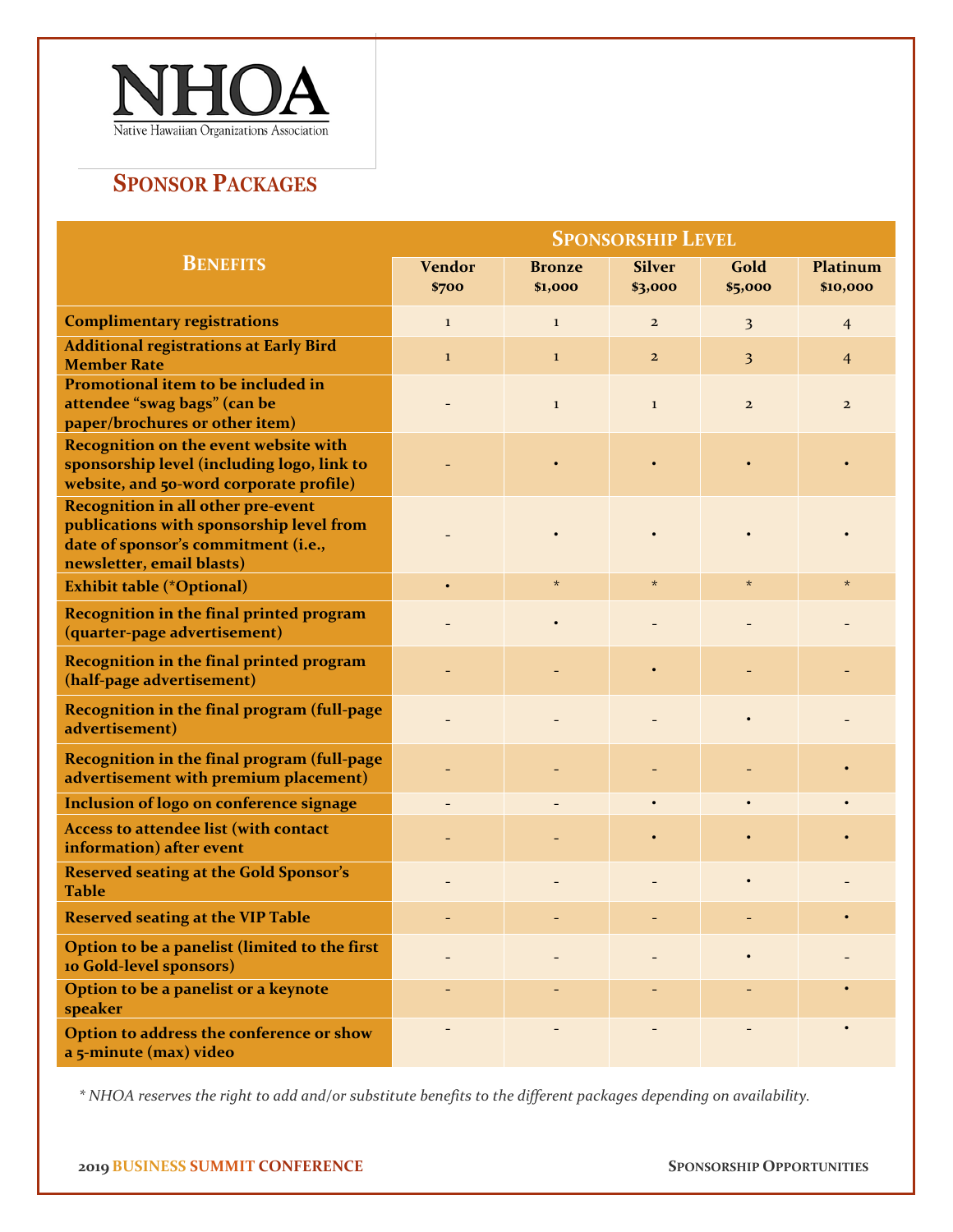

#### **OTHER EXCLUSIVE SPONSORSHIP OPPORTUNITIES**

In addition to the Sponsorship Packages listed above, NHOA is pleased to offer the following exclusive sponsorship opportunities.

| <b>SPONSORSHIP OPPORTUNITY</b>                                                                                                                                                                                                                                                                      | <b>COST</b>             |
|-----------------------------------------------------------------------------------------------------------------------------------------------------------------------------------------------------------------------------------------------------------------------------------------------------|-------------------------|
| Nametag Lanyards (1 available): The sponsor will receive a great branding                                                                                                                                                                                                                           | Items for               |
| opportunity by having their name and logo on the lanyards worn by attendees.                                                                                                                                                                                                                        | $200 - 250$ *           |
| <b>Conference Bags (1 available):</b> The sponsor will receive a great branding opportunity                                                                                                                                                                                                         | Items for               |
| to have their name and logo on the bags provided to all attendees                                                                                                                                                                                                                                   | $200 - 250$ *           |
| <b>Breakfast Sponsorship (2 available):</b> Your sponsor support allows attendees to get                                                                                                                                                                                                            | \$4,000                 |
| their day started right with breakfast, while you benefit from added exposure.                                                                                                                                                                                                                      | $(each)$ **             |
| <b>Lunch Sponsorship</b> (2 available): This sponsorship allows your organization to gain<br>maximum exposure within a single event that is attended by the majority of<br>conference attendees. This sponsorship includes the opportunity to give brief remarks<br>from the podium prior to lunch. | \$10,000<br>$(each)$ ** |
| Afternoon Refreshment Sponsorship (2 available): Connect your brand with                                                                                                                                                                                                                            | \$3,000                 |
| attendees during one of the refreshment breaks.                                                                                                                                                                                                                                                     | $(each)$ **             |
| Pre-Conference Reception (1 available): A great opening to the Business Summit<br>and the opportunity to give remarks will make a significant impact on attendees.                                                                                                                                  | $$5,000$ **             |
| <b>Conference Reception (1 available):</b> The relaxed atmosphere is perfect for<br>networking and provides your organization with a great opportunity for specialized<br>exposure. You will have the opportunity to provide remarks during the event.                                              | $$7,500$ <sup>**</sup>  |

*\*Sponsors will have the opportunity of using their own vendor to provide the promotional items or NHOA can provide a vendor and will work with the sponsor to select the desired product(s).*

*\*\*These sponsorship opportunities will include some of the other benefits included with the Sponsorship Packages. The benefits included will correspond to the package which is closest in terms of price but on a modified basis. For questions, please contact Shannon Edie at [shannon@nhoassociation.org](mailto:shannon@nhoassociation.org) or (808)369-1470 or Daphne Tong Pave at [daphne@nhoassociation.org](mailto:daphne@nhoassociation.org) or (808) 369-1471.*

## **HOW TO SECURE YOUR SPONSORSHIP PACKAGE**

To secure your sponsorship package, please complete the attached Sponsorship Conformation Form and return it to:

> Native Hawaiian Organizations Association c/o Shannon Edie P.O. Box 29735, Honolulu, HI 96820 [shannon@nhoassociation.org](mailto:shannon@nhoassociation.org)

Telephone: (808) 369-1470

**2019 BUSINESS SUMMIT CONFERENCE SPONSORSHIP OPPORTUNITIES**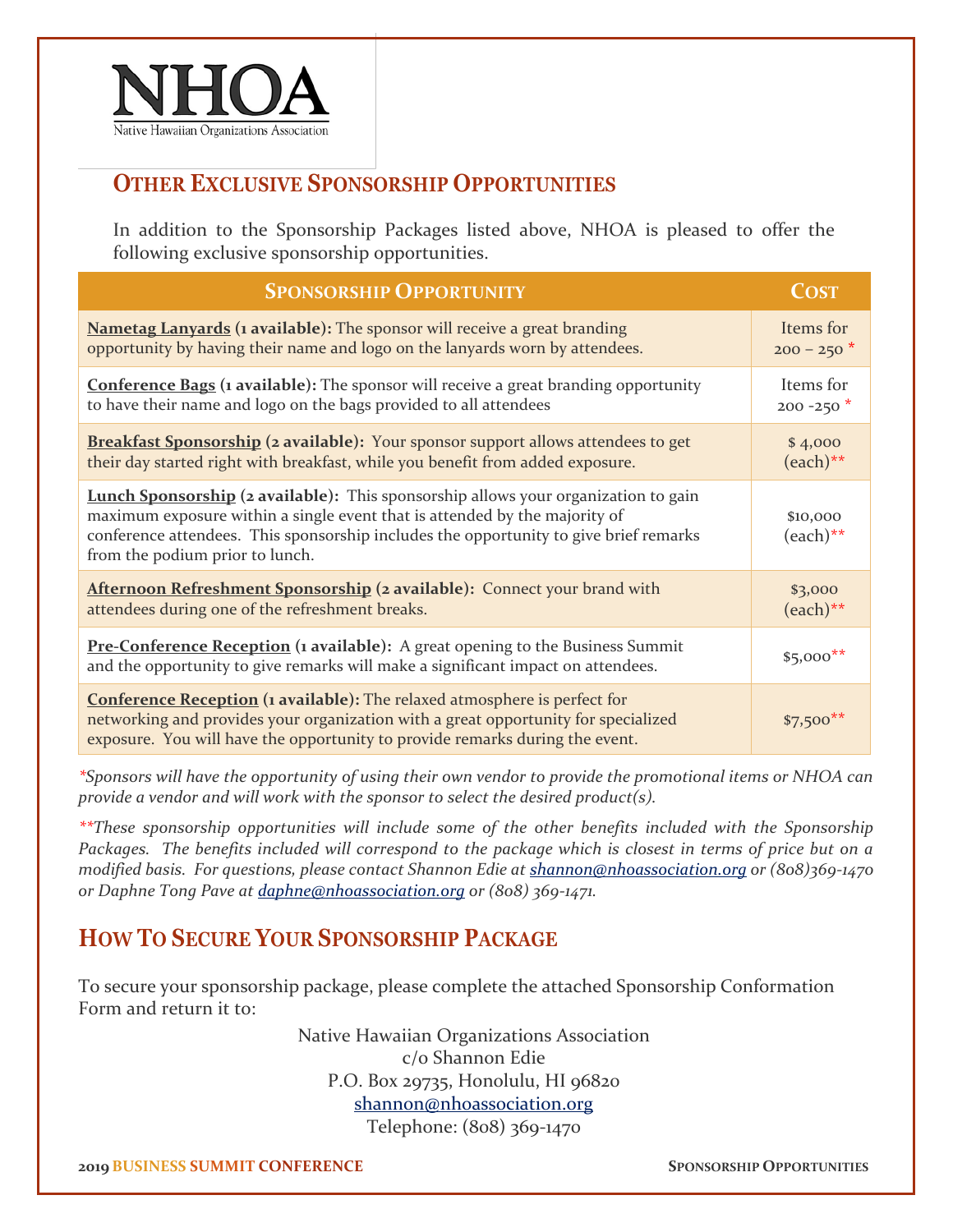

**SECTION 1: SPONSORING COMPANY INFORMATION**

## **SPONSORSHIP CONFIRMATION FORM**

# Name of Company: \_\_\_\_\_\_\_\_\_\_\_\_\_\_\_\_\_\_\_\_\_\_\_\_\_\_\_\_\_\_\_\_\_\_\_\_\_\_\_\_\_\_\_\_\_\_\_\_\_\_\_\_\_\_\_\_\_\_\_\_ Contact Name: \_\_\_\_\_\_\_\_\_\_\_\_\_\_\_\_\_\_\_\_\_\_\_\_\_\_\_\_\_\_ Title: \_\_\_\_\_\_\_\_\_\_\_\_\_\_\_\_\_\_\_\_\_\_\_\_\_\_\_ Street Address: \_\_\_\_\_\_\_\_\_\_\_\_\_\_\_\_\_\_\_\_\_\_\_\_\_\_\_\_\_City/State/Zip: \_\_\_\_\_\_\_\_\_\_\_\_\_\_\_\_\_\_\_\_\_ Phone: \_\_\_\_\_\_\_\_\_\_\_\_\_\_\_\_\_ Email Address: \_\_\_\_\_\_\_\_\_\_\_\_\_\_\_\_\_\_\_\_\_\_\_\_\_\_\_\_\_\_\_\_\_\_\_\_\_\_\_ Website: **SECTION 2: SPONSORSHIP COMMITMENT** I would like to reserve the following sponsorship for the NHOA's 2019 Business Summit Conference:  $Platinum ($10,000)$   $|$  Gold (\$5,000)  $|$  Silver (\$3,000)  $|$  Bronze (\$1,000) Vendor (\$700) Other Exclusive Sponsorship Opportunities: ☐ Lunch Sponsorship (\$10,000) ☐ Pre-Conference Reception (\$5,000) Conference Reception (\$7,500) | Breakfast Sponsorship (\$4,000) ☐ Afternoon Refreshment Sponsorship (\$3,000) Conference Lanyards | Conference Bags

#### **SECTION 3: CANCELLATION INFORMATION**

All cancellations must be made in writing (email or letter) and confirmed as received by NHOA by April 1, 2019 to receive a full refund. Cancellations made in writing and received by NHOA between April 2 – 22, 2019 will receive a 50% refund. No refunds will be made after April 22, 2019.

#### **SECTION 4: AGREEMENT TO TERMS**

Sponsorships are not confirmed until payment is received by NHOA. All payments must be received by April 22, 2019. By completing this Sponsorship Confirmation Form, the abovementioned organization agrees to sponsor this event at the amount selected above. Upon receipt of signed Sponsorship Confirmation Form and payment, NHOA agrees to provide the benefits for the selected sponsorship level. Sponsor understands that sponsorship benefits will not be applied until NHOA receives the signed Sponsorship Confirmation Form and payment.